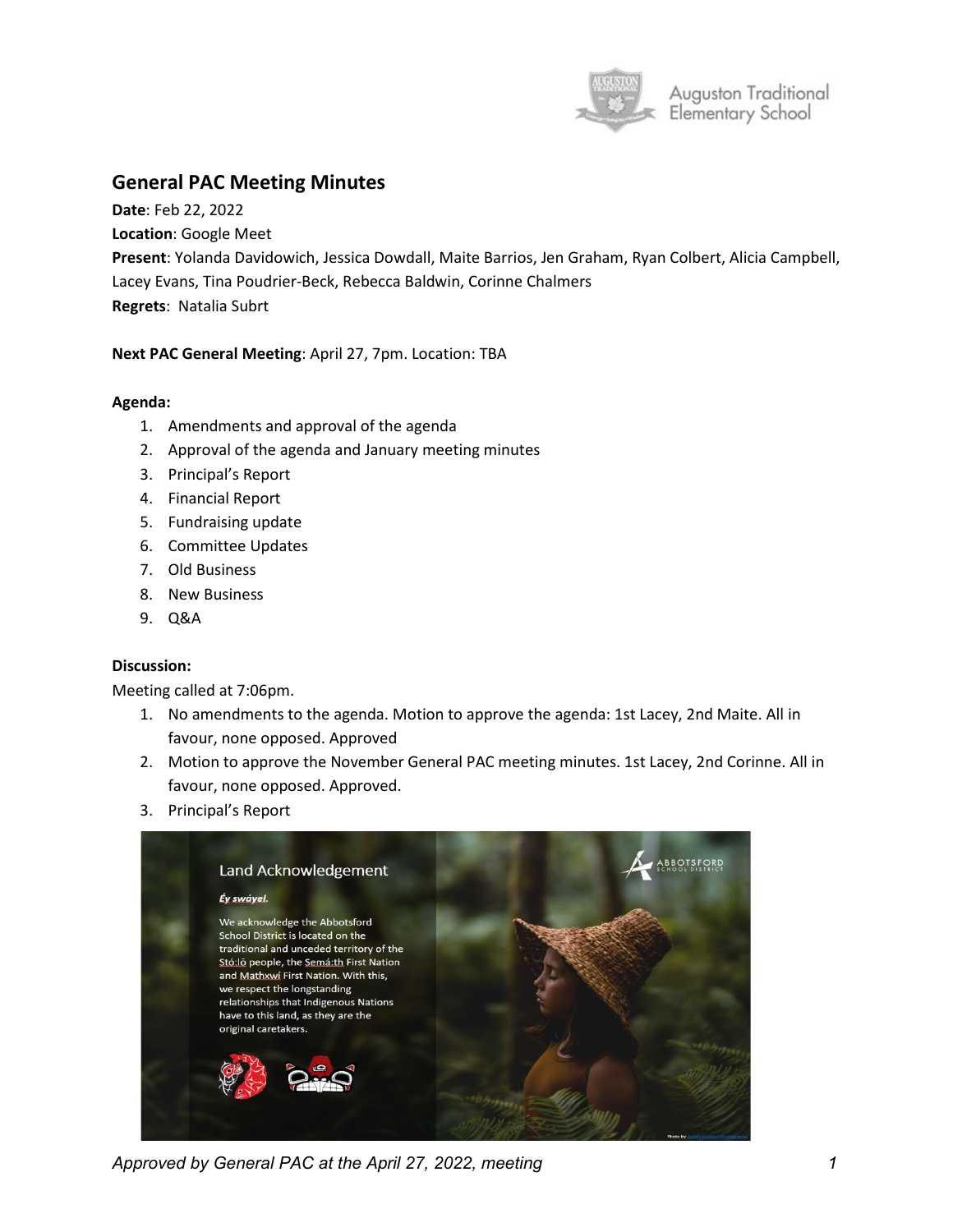

## Auguston Traditional Elementary School



#### a. School Update

- i. K-12 Guidelines: Events/sports/assemblies
- ii. Staffing Update: EA's and Teachers. Bruce Ivany
- iii. Drumming re-booked for May 24th
- iv. Zero Waste Presentation set up (virtual): Feb 8th: was a really good presentation and was received well by all staff.
- v. K registration: 50 students. 15 Divisions so far (same as this year)
- vi. Pro-D Day: many teachers are taking coursework in a variety of areas: continue to develop themselves professionally
- vii. Student Attendance: a little high on some days but average about 12% which is only 4% higher than normal. Feb 14th week: back to normal attendance, stopped tracking it.
- viii. Challenges continued since last meeting
	- Prep Time for teachers
	- PE/LLC time
	- Learning Assistance and ELL
	- Principal time: covering classes, bus duty, changing Health guidelines etc.
	- Report Card time
	- Positive Outlook
	- ix. Parent Teacher Interviews: more info coming next week
- b. Wish List:
	- i. PAC money from last year: buying some books for classroom library/library: \$1,500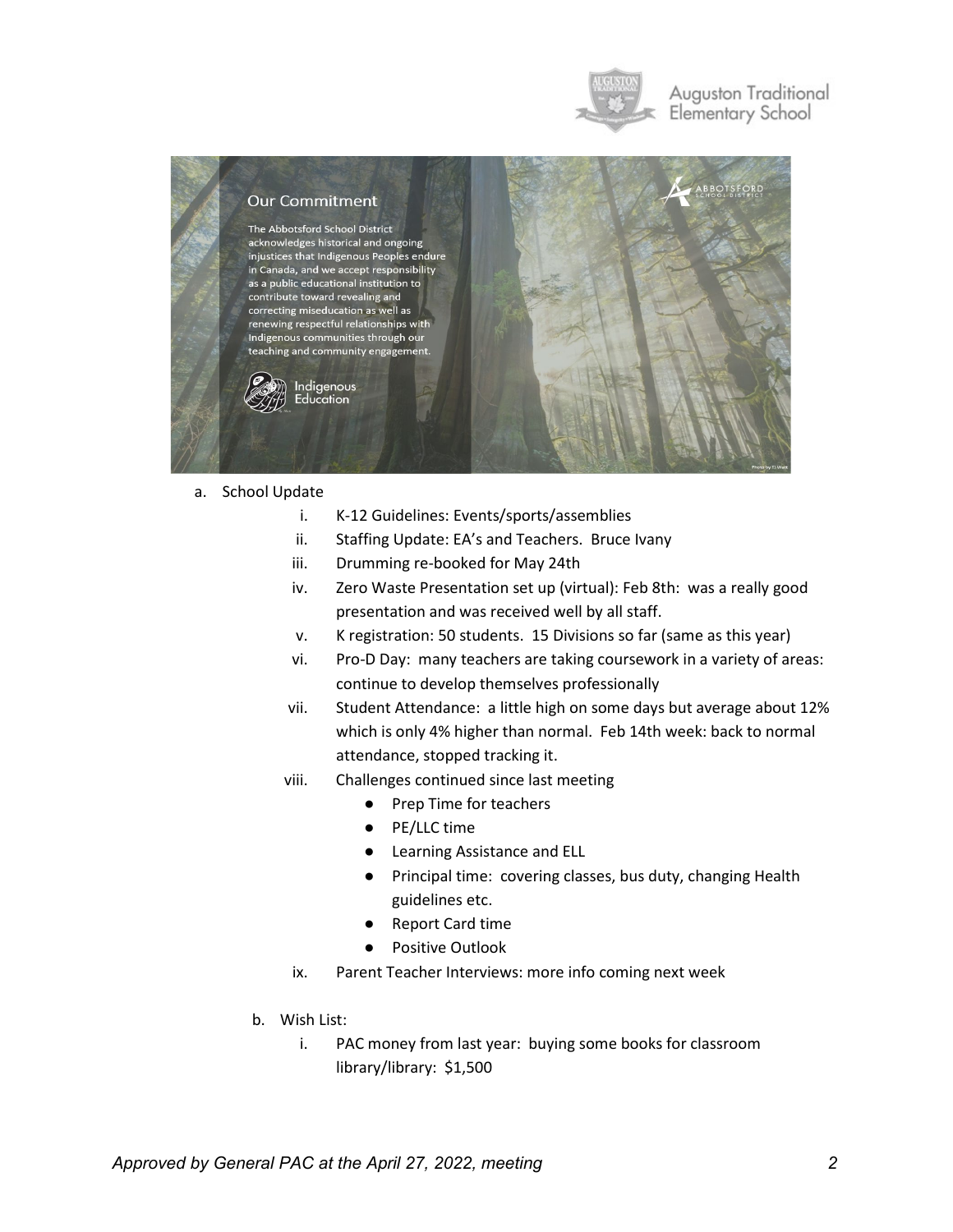

- ii. Meeting with staff: Stumps for outdoor classroom, put a work order in to get this going (denied today by school district, space is maximized)
- iii. Classroom Libraries
- iv. Items for classroom: extra funds per division?
- v. First Aid Kits for each class/Emerg Kits.
- c. Quick Updates:
	- i. Gr. 5 trip: no movement
	- ii. Yearbook: been taking pictures: progress
- 4. Financial Report
	- a. Gaming account balance \$22,521
	- b. General account balance \$13,871
- 5. Fundraising Update
	- a. Pink Shirts unfortunately supply was an issue & those who were impacted were e-mailed with options. Next year, will look at offering earlier in the year to avoid the constant supply issues due to Covid.
	- b. Purdy's, De Vrys's flowers, Neufeld's are opportunities coming up.
	- c. Abbotsford Canucks 50/50 recent fundraiser raised \$900 for the school & over \$10,000 for Fraser Valley Canucks for kids charities. The PAC would love to run this again in the future, but would require adult volunteers to do so.
- 6. Committee Updates
	- a. Traffic and Safety Many concerns regarding the congestion at the front of the school & at the roundabout. Parents have been asked to respect the posted signage repeatedly yet it is just ignored. The city & APD have been contacted for support or ideas to help with this. Further concerns over imminent construction at the sales centre which will impact the situation further.
	- b. Hot Lunch Remains on hold due to Covid for now. Treat day(s) have been ok'd & will be forthcoming.
	- c. Yearbook Rupa & Alicia have connected & are working on the yearbook
	- d. Grade 5 Grad No updates yet. Waiting to see what restrictions will allow.
	- e. Safety - 1st aid kits & granola bars requested for each classroom (15).
		- i. PAC to source out options to be decided on with Mr. Colbert
		- ii. No vote required to spend the fund as can be covered by the gaming fund

## 7. Old Business

- a. School Access & Volunteers As restrictions are lifting there will be more opportunities
- b. Meetings No PAC meeting in March. April plan is to be in person, in the library @ 50% capacity. Details will be confirmed & posted so that parents can RSVP.